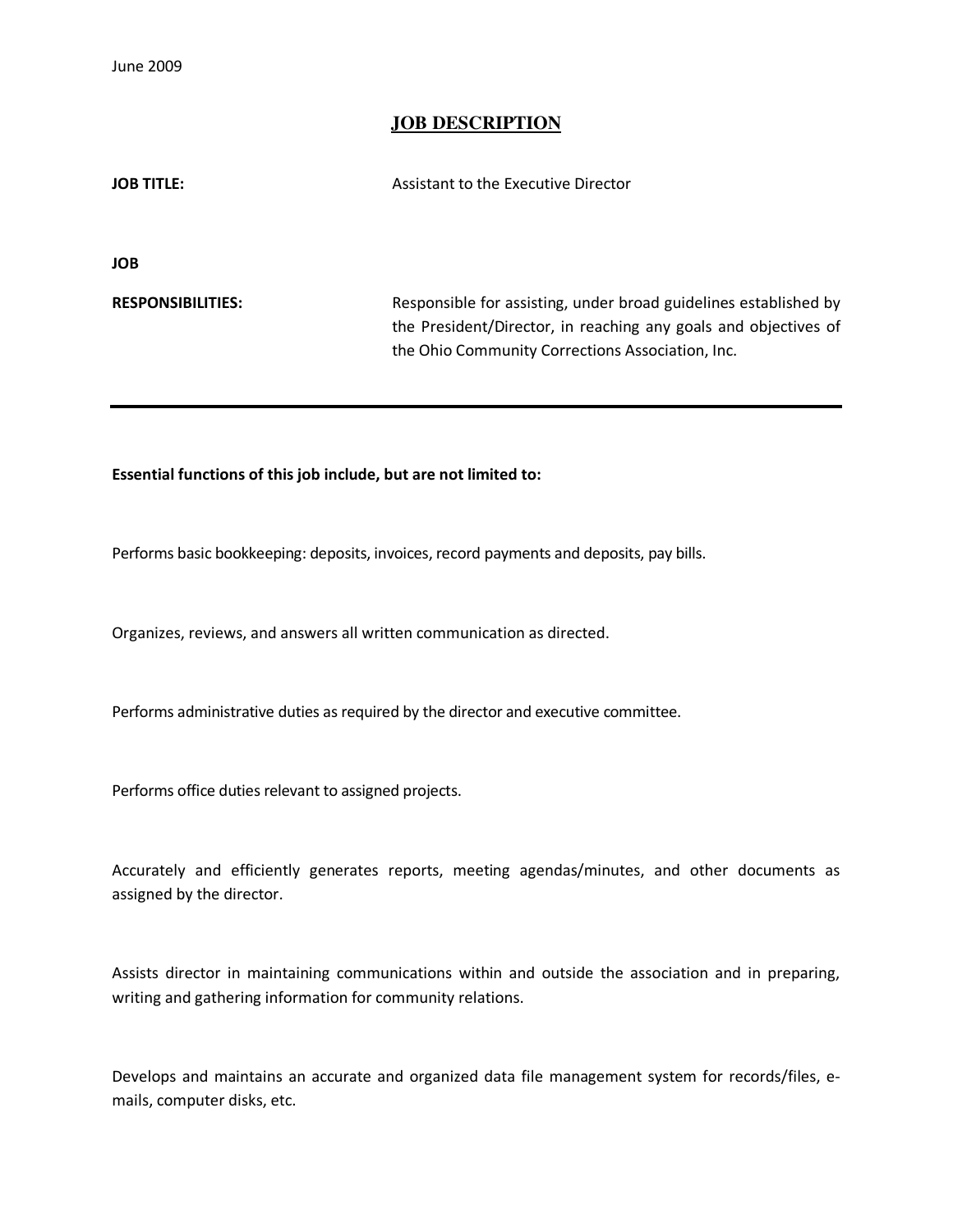Attends meetings and required training sessions, conferences, and public meetings/hearings.

Works independently to complete special projects as assigned by the director.

Attends interagency and community meetings and compiles and reports information to the director/board.

Designs presentations and provides and/or researches topic information and data.

Coordinates and arranges meetings, committees, and documents. Set up schedule for committee meetings; work with appropriate members to set the agendas.

Assists in research relevant to assigned projects and grant applications.

Assists in the development of innovative ideas to enhance association growth and development.

Performs other duties as assigned.

## STRENGTH RATING/

PHYSICAL DEMANDS: While performing the duties of this job, the employee is regularly required to talk and hear. The employee frequently is required to sit. The employee is occasionally required to stand; walk; use hands to finger, handle, or feel; reach with hands and arms; climb or balance; and stoop, kneel, crouch, or crawl. The employee must occasionally lift and/or move up to 10 pounds. Specific vision abilities required by this job include close vision, distance vision, depth perception, and ability to adjust focus.